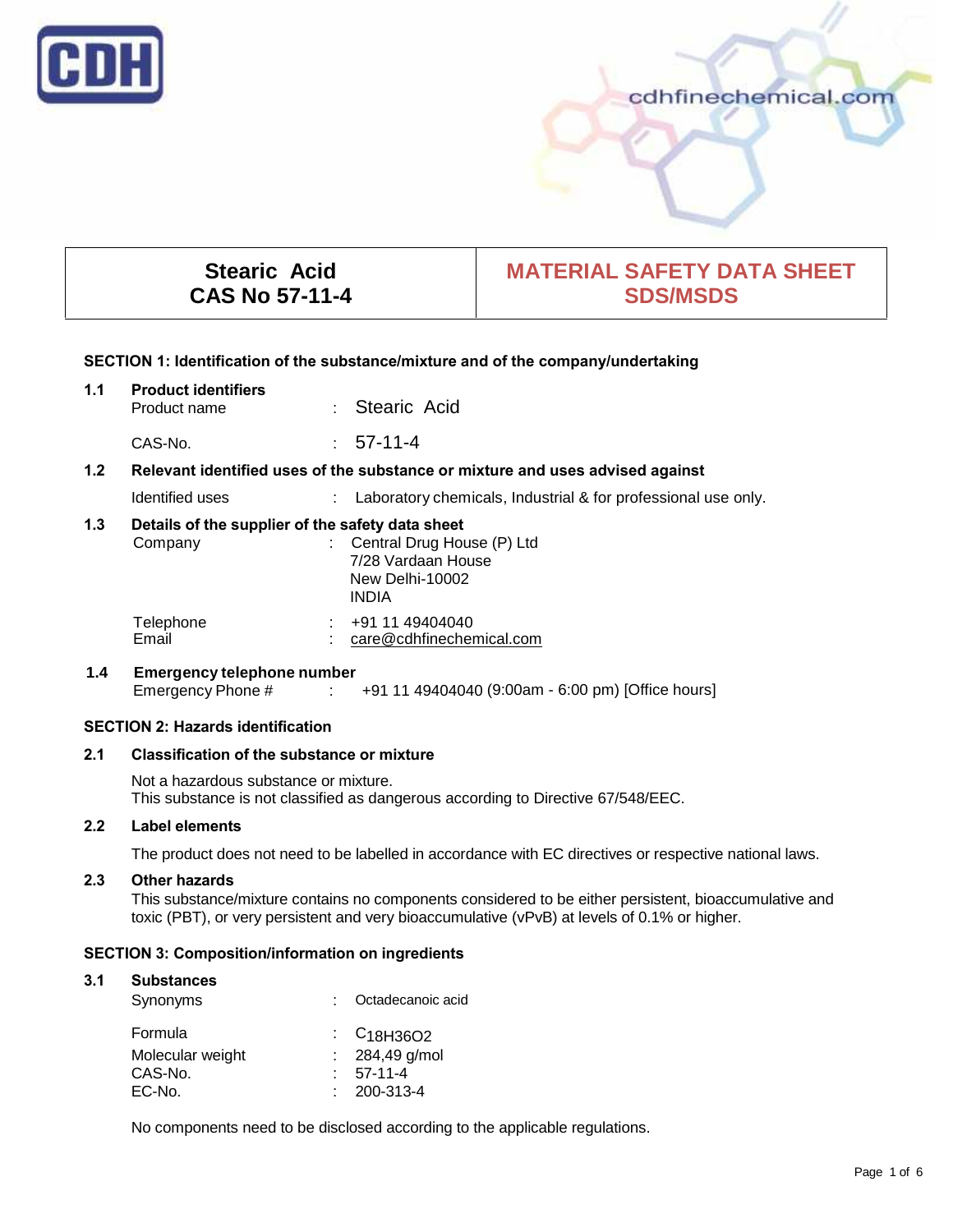### **SECTION 4: First aid measures**

#### **4.1 Description of first aid measures**

#### **General advice**

Consult a physician. Show this safety data sheet to the doctor in attendance.

#### **If inhaled**

If breathed in, move person into fresh air. If not breathing, give artificial respiration. Consult a physician.

#### **In case of skin contact**

Wash off with soap and plenty of water. Consult a physician.

#### **In case of eye contact**

Flush eyes with water as a precaution.

#### **If swallowed**

Never give anything by mouth to an unconscious person. Rinse mouth with water. Consult a physician.

# **4.2 Most important symptoms and effects, both acute and delayed** The most important known symptoms and effects are described in the labelling (see section 2 .2) and/or in section 11

**4.3 Indication of any immediate medical attention and special treatment needed** No data available

#### **SECTION 5: Firefighting measures**

# **5.1 Extinguishing media**

# **Suitable extinguishing media**

Use water spray, alcohol-resistant foam, dry chemical or carbon dioxide.

**5.2 Special hazards arising from the substance or mixture** Carbon oxides

#### **5.3 Advice for firefighters** Wear self-contained breathing apparatus for firefighting if necessary.

**5.4 Further information** No data available

#### **SECTION 6: Accidental release measures**

#### **6.1 Personal precautions, protective equipment and emergency procedures**

Use personal protective equipment. Avoid dust formation. Avoid breathing vapours, mist or gas. Avoid breathing dust.

For personal protection see section 8.

#### **6.2 Environmental precautions** Do not let product enter drains.

# **6.3 Methods and materials for containment and cleaning up** Pick up and arrange disposal without creating dust. Sweep up and shovel. Keep in suitable, closed containers for disposal.

**6.4 Reference to other sections** For disposal see section 13.

### **SECTION 7: Handling and storage**

# **7.1 Precautions for safe handling**

Avoid formation of dust and aerosols. Provide appropriate exhaust ventilation at places where dust is formed. For precautions see section 2.2.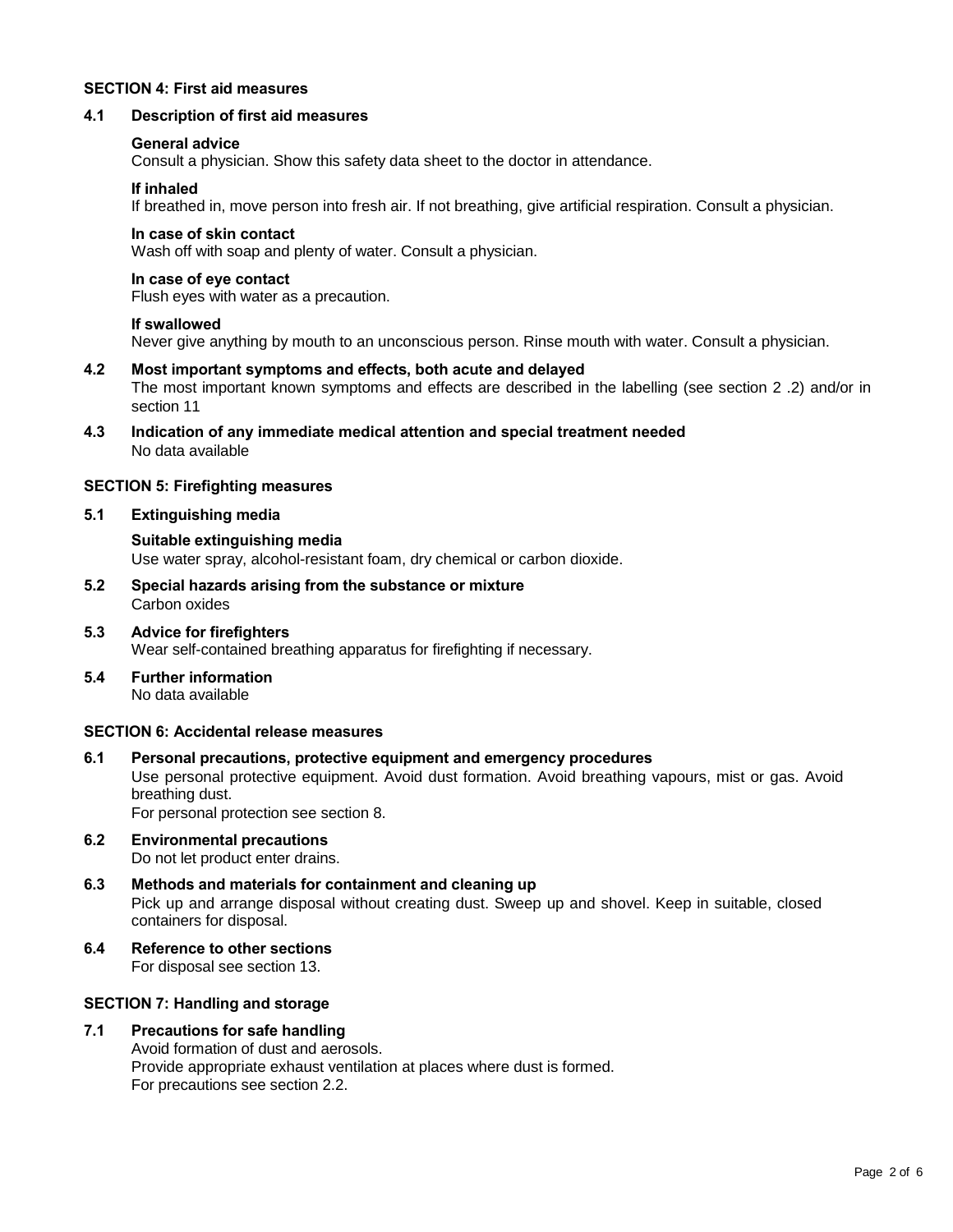# **7.2 Conditions for safe storage, including any incompatibilities**

Store in cool place. Keep container tightly closed in a dry and well-ventilated place.

Recommended storage temperature 2 - 8 °C Storage class (TRGS 510): Non Combustible Solids

### **7.3 Specific end use(s)**

Apart from the uses mentioned in section 1.2 no other specific uses are stipulated

#### **SECTION 8: Exposure controls/personal protection**

#### **8.1 Control parameters**

**Components with workplace control parameters**

#### **8.2 Exposure controls**

### **Appropriate engineering controls**

Handle in accordance with good industrial hygiene and safety practice. Wash hands before breaks and at the end of workday.

#### **Personal protective equipment**

#### **Eye/face protection**

Use equipment for eye protection tested and approved under appropriate government standards such as NIOSH (US) or EN 166(EU).

### **Skin protection**

Handle with gloves. Gloves must be inspected prior to use. Use proper glove removal technique (without touching glove's outer surface) to avoid skin contact with this product. Dispose of contaminated gloves after use in accordance with applicable laws and good laboratory practices. Wash and dry hands.

#### **Body Protection**

Choose body protection in relation to its type, to the concentration and amount of dangerous substances, and to the specific work-place., The type of protective equipment must be selected according to the concentration and amount of the dangerous substance at the specific workplace.

#### **Respiratory protection**

Respiratory protection is not required. Where protection from nuisance levels of dusts are desired, use type N95 (US) or type P1 (EN 143) dust masks. Use respirators and components tested and approved under appropriate government standards such as NIOSH (US) or CEN (EU).

#### **Control of environmental exposure**

Do not let product enter drains.

# **SECTION 9: Physical and chemical properties**

# **9.1 Information on basic physical and chemical properties**

| a) | Appearance                                 | Form: solid                            |
|----|--------------------------------------------|----------------------------------------|
| b) | Odour                                      | No data available                      |
| C) | <b>Odour Threshold</b>                     | No data available                      |
| d) | pH                                         | No data available                      |
| e) | Melting point/freezing<br>point            | Melting point/range: 67 - 72 °C - lit. |
| f) | Initial boiling point and<br>boiling range | $361 °C - lit$                         |
| g) | Flash point                                | 113 °C - closed cup                    |
| h) | Evaporation rate                           | No data available                      |
| i) | Flammability (solid, gas)                  | No data available                      |
|    |                                            |                                        |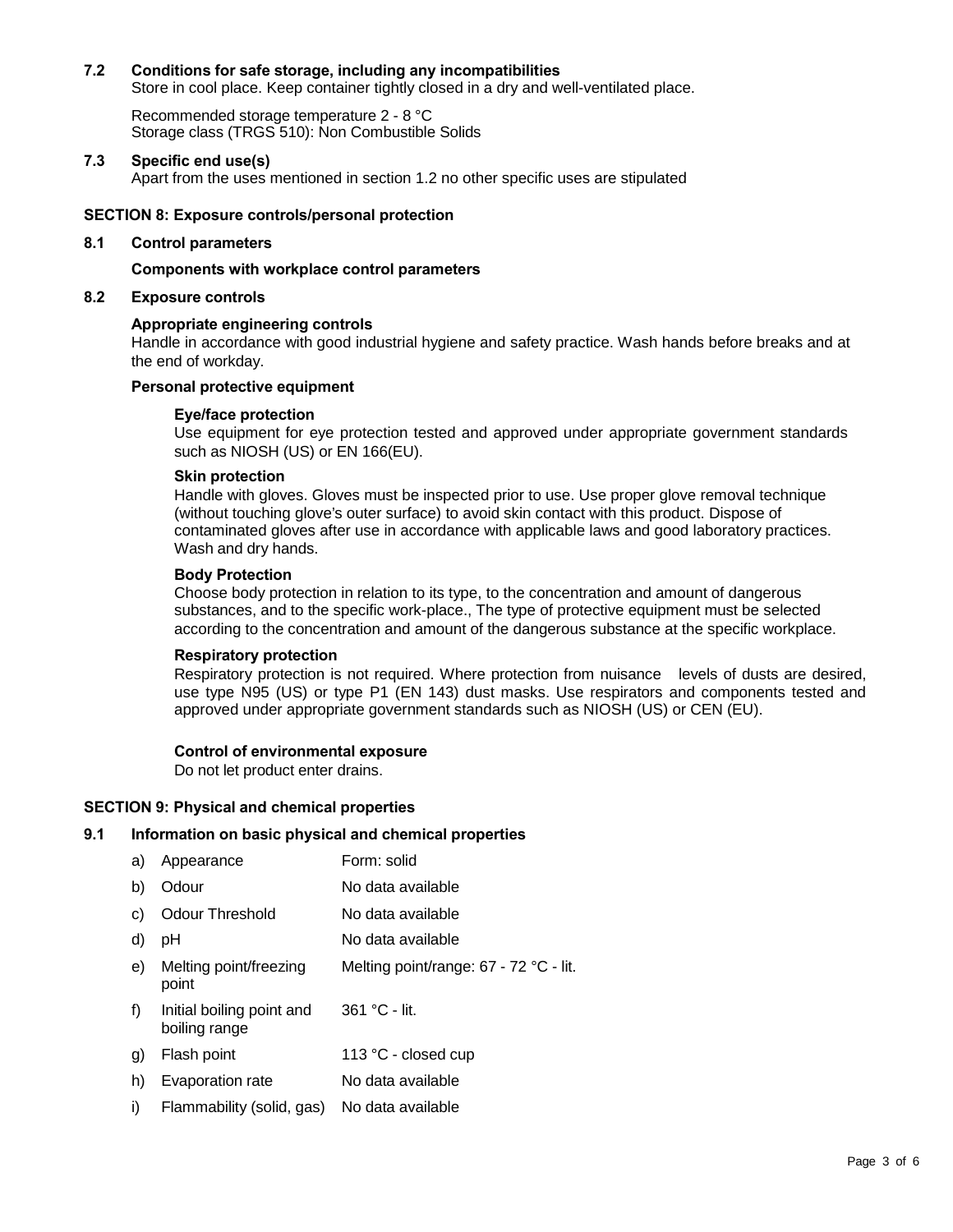| j) | Upper/lower<br>flammability or<br>explosive limits | No data available   |
|----|----------------------------------------------------|---------------------|
| k) | Vapour pressure                                    | 1 hPa at 173,7 °C   |
| I) | Vapour density                                     | No data available   |
| m) | Relative density                                   | $0,845$ g/cm3       |
| n) | Water solubility                                   | No data available   |
| O) | Partition coefficient: n-<br>octanol/water         | No data available   |
| p) | Auto-ignition<br>temperature                       | No data available   |
| q) | Decomposition<br>temperature                       | No data available   |
| r) | Viscosity                                          | 12 mm2/s at 70 °C - |
| S) | Explosive properties                               | No data available   |
| t) | Oxidizing properties                               | No data available   |

# **9.2 Other safety information** No data available

# **SECTION 10: Stability and reactivity**

- **10.1 Reactivity** No data available
- **10.2 Chemical stability** Stable under recommended storage conditions.
- **10.3 Possibility of hazardous reactions** No data available
- **10.4 Conditions to avoid** No data available
- **10.5 Incompatible materials** Bases, Oxidizing agents, Reducing agents

# **10.6 Hazardous decomposition products** Other decomposition products - No data available In the event of fire: see section 5

# **SECTION 11: Toxicological information**

**11.1 Information on toxicological effects**

# **Acute toxicity** LD50 Oral - Rat - > 2.000 mg/kg

LD50 Dermal - Rabbit - > 5.000 mg/kg

#### **Skin corrosion/irritation** Skin - Rabbit

Result: No skin irritation (Patch Test 24 Hrs.)

#### **Serious eye damage/eye irritation** Eyes - Rabbit

Result: No eye irritation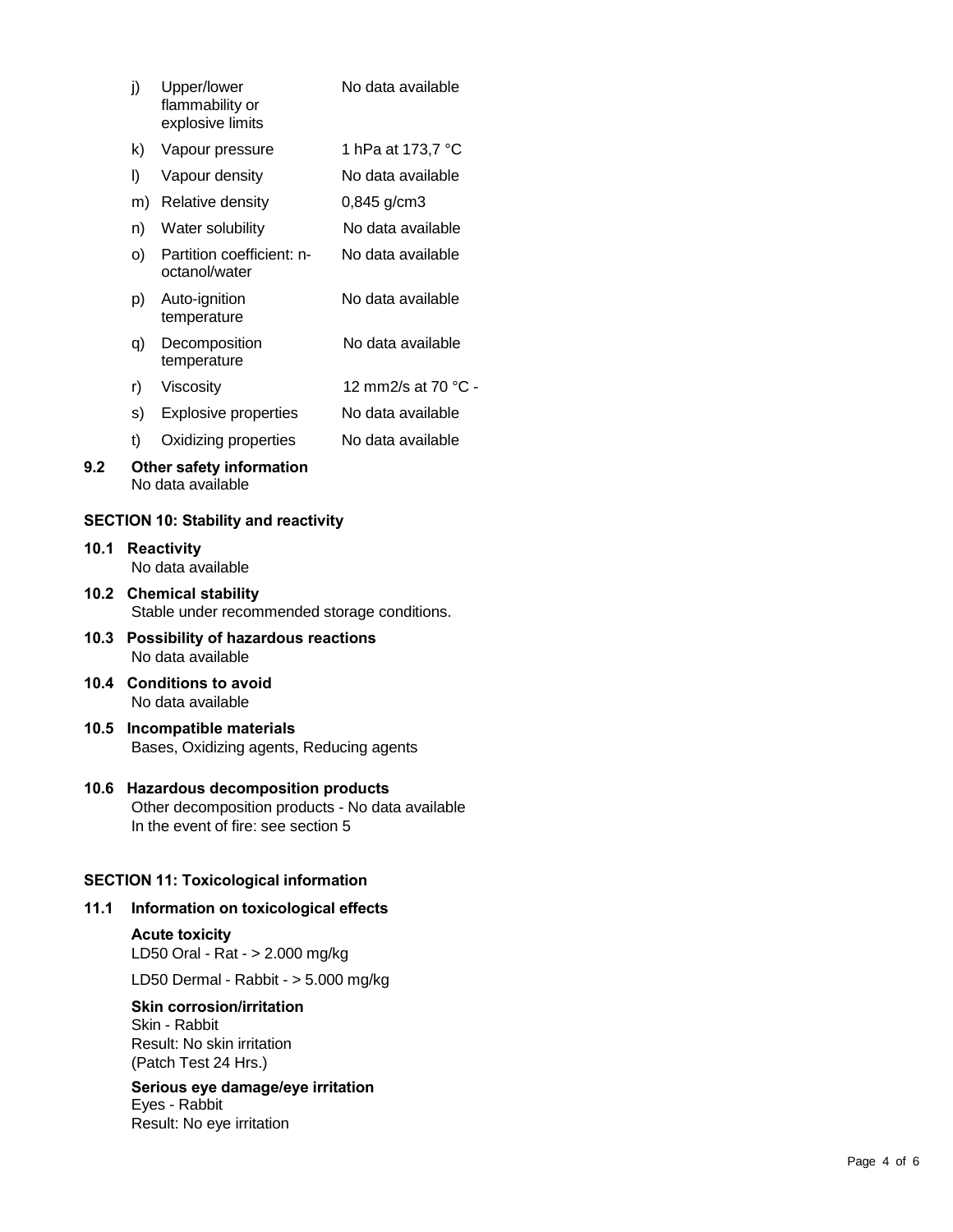# **Respiratory or skin sensitisation**

No data available

**Germ cell mutagenicity**

No data available

# **Carcinogenicity**

Carcinogenicity - Mouse - Implant Tumorigenic:Equivocal tumorigenic agent by RTECS criteria. Kidney, Ureter, Bladder:Tumors.

IARC: No component of this product present at levels greater than or equal to 0.1% is identified as probable, possible or confirmed human carcinogen by IARC.

#### **Reproductive toxicity**

No data available

**Specific target organ toxicity - single exposure** No data available

**Specific target organ toxicity - repeated exposure** No data available

**Aspiration hazard** No data available

#### **Additional Information**

RTECS: WI2800000

To the best of our knowledge, the chemical, physical, and toxicological properties have not been thoroughly investigated.

# **SECTION 12: Ecological information**

- **12.1 Toxicity** No data available
- **12.2 Persistence and degradability** No data available
- **12.3 Bioaccumulative potential** No data available
- **12.4 Mobility in soil** No data available

# **12.5 Results of PBT and vPvB assessment**

This substance/mixture contains no components considered to be either persistent, bioaccumulative and toxic (PBT), or very persistent and very bioaccumulative (vPvB) at levels of 0.1% or higher.

# **12.6 Other adverse effects**

No data available

# **SECTION 13: Disposal considerations**

#### **13.1 Waste treatment methods**

#### **Product**

Offer surplus and non-recyclable solutions to a licensed disposal company. Dissolve or mix the material with a combustible solvent and burn in a chemical incinerator equipped with an afterburner and scrubber.

#### **Contaminated packaging**

Dispose of as unused product.